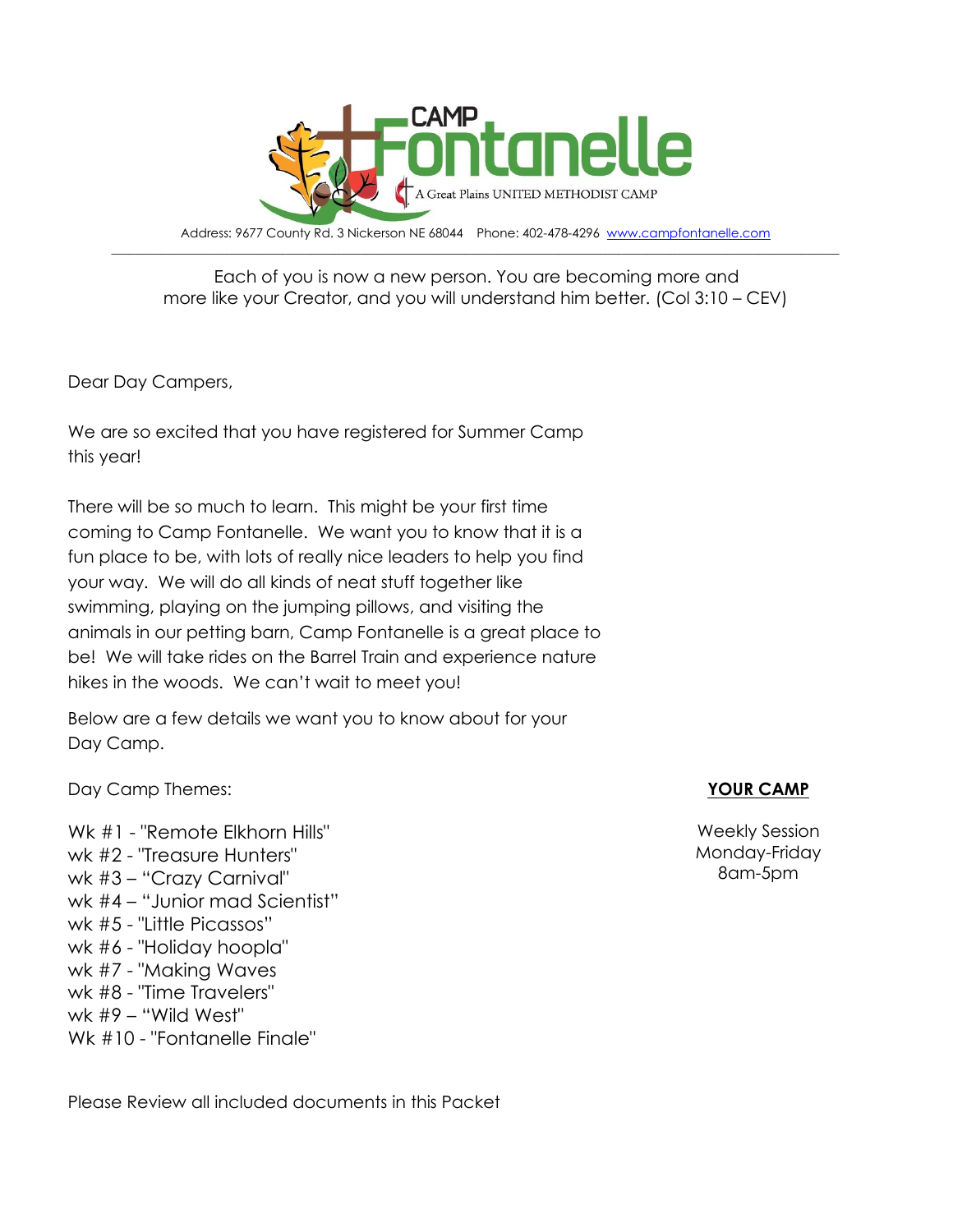

## **Camp Drop Off & Pick Up**

#### Drop Off & Registration

The first day may look a little different. Usually, parents will drive to the semi-circle in front of the 7/24 building and drop off from the vehicle. Times for drop are between 8:00am-8:30am

#### Parent Pick Up

Staff Member will escort your camper to the vehicle and have each parent sign out their child. The staff member will help make sure camper has all bags and materials like arts and crafts for take home. Time for pick up is at 5:00pm.

## **Social Media & Marketing**

We wanted to remind you that we use camp photos in our social media and marketing. Names will not be put with the photos. If you do not want pictures of your child to be utilized in social media please indicate that on your camper's registration form.

*Thank you for sending your child to Camp Fontanelle.*